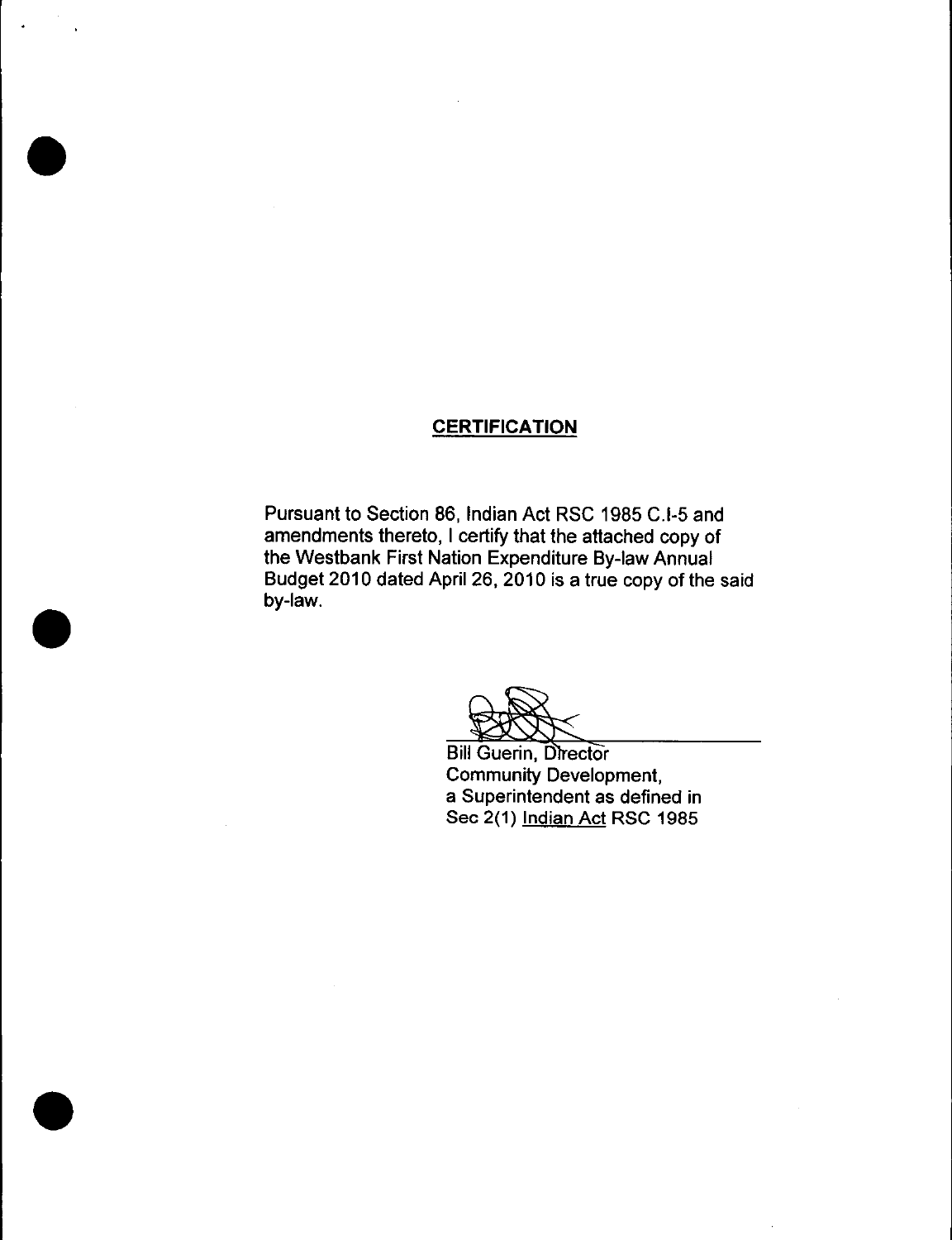Ministre des Affaires indiennes et du Nord canadien et interlocuteur federal auprès des Métis et des Indiens non inscrits



Minister of Indian Affairs and Northern Development and Federal Interlocutor for Métis and Non-Status Indians

Ottawa, Canada K1A OH4

I, the Minister of Indian Affairs and Northern Development, HEREBY APPROVE, pursuant to section 83 of the Indian Act, the following by-law made by the Westbank First Nation, in the Province of British Columbia, at a meeting held on the 26th day of April 2010.

Westbank First Nation **Expenditure By-law Annual Budget 2010** 

Dated at Ottawa, Ontario, this  $H^{\mu}$  day of  $\Lambda$ une 2010.

**Canada**